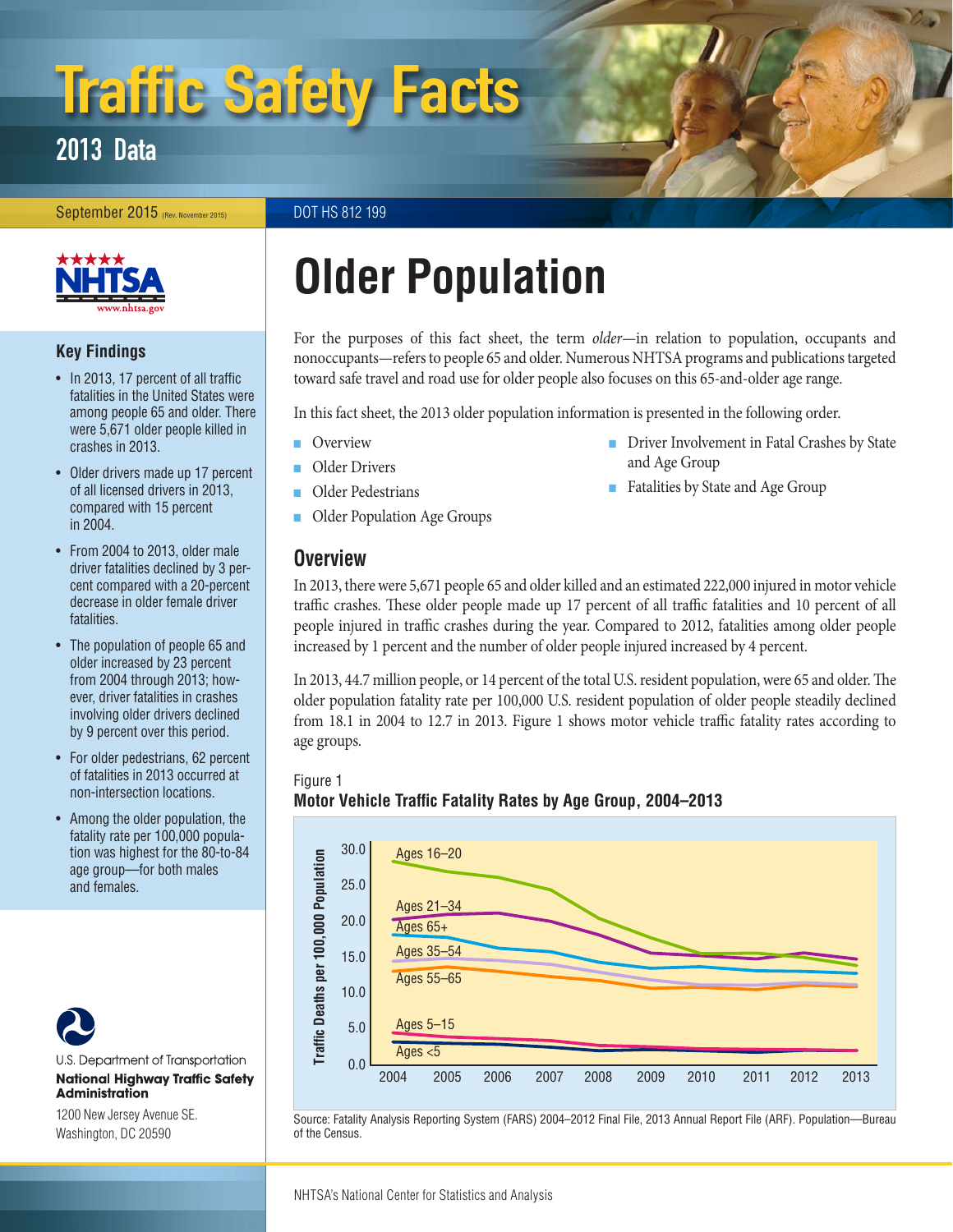Among the 65-and-older age group from 2004 to 2013, as seen in Table 1:

- The population increased by 23 percent (males increased by 29% and females increased by 19%).
- Motorcyclist fatalities increased by 249 percent (males increased by 256% and females increased by 163%).
- Driver fatalities among the older population declined by 9 percent (decreased for males by 3% and females decreased by 20%).
- Older pedestrian fatalities decreased by 6 percent overall (decreased for males by 3% and for females by 10%).

Table 1

#### **Involvement of the Older Population in Traffic Fatalities by Gender, 2004 and 2013**

|                               |              | 2004         |                               |                                              | 2013    |                               | Percentage Change, 2004-2013 |                  |  |  |
|-------------------------------|--------------|--------------|-------------------------------|----------------------------------------------|---------|-------------------------------|------------------------------|------------------|--|--|
|                               | <b>Total</b> | Age 65+      | <b>Percentage</b><br>of Total | <b>Total</b>                                 | Age 65+ | <b>Percentage</b><br>of Total | <b>Total</b>                 | Age 65+          |  |  |
| <b>Population (thousands)</b> |              |              |                               |                                              |         |                               |                              |                  |  |  |
| <b>Total</b>                  | 292,805      | 36,203       | 12%                           | 316,129                                      | 44,704  | 14%                           | 8                            | 23               |  |  |
| <b>Male</b>                   | 143,828      | 15,188       | 11%                           | 155,652                                      | 19,600  | 13%                           | 8                            | 29               |  |  |
| Female                        | 148,977      | 21,016       | 14%                           | 160,477                                      | 25,104  | 16%                           | 8                            | 19               |  |  |
|                               |              |              |                               | <b>Drivers Involved in Fatal Crashes</b>     |         |                               |                              |                  |  |  |
| <b>Total</b>                  | 58,395       | 6,239        | 11%                           | 44,574                                       | 5,924   | 13%                           | $-24$                        | $-5$             |  |  |
| <b>Male</b>                   | 42,250       | 4,261        | 10%                           | 32,442                                       | 4,178   | 13%                           | $-23$                        | $-2$             |  |  |
| Female                        | 15,384       | 1,978        | 13%                           | 11,364                                       | 1,746   | 15%                           | $-26$                        | $-12$            |  |  |
|                               |              |              |                               | <b>Driver Fatalities</b>                     |         |                               |                              |                  |  |  |
| <b>Total</b>                  | 26,871       | 3,927        | 15%                           | 20,871                                       | 3,587   | 17%                           | $-22$                        | $-9$             |  |  |
| <b>Male</b>                   | 20,089       | 2,635        | 13%                           | 16,039                                       | 2,551   | 16%                           | $-20$                        | $-3$             |  |  |
| Female                        | 6,780        | 1,292        | 19%                           | 4,829                                        | 1,036   | 21%                           | $-29$                        | $-20$            |  |  |
|                               |              |              |                               | <b>Total Traffic Fatalities</b>              |         |                               |                              |                  |  |  |
| Total                         | 42,836       | 6,555        | 15%                           | 32,719                                       | 5,671   | 17%                           | $-24$                        | $-13$            |  |  |
| <b>Male</b>                   | 29,443       | 3,792        | 13%                           | 23,127                                       | 3,556   | 15%                           | $-21$                        | $-6$             |  |  |
| Female                        | 13,387       | 2,763        | 21%                           | 9,579                                        | 2,114   | 22%                           | $-28$                        | $-23$            |  |  |
| <b>Occupant Fatalities</b>    |              |              |                               |                                              |         |                               |                              |                  |  |  |
| Total                         | 37,304       | 5,482        | 15%                           | 27,051                                       | 4,616   | 17%                           | $-27$                        | $-16$            |  |  |
| <b>Male</b>                   | 25,477       | 3,117        | 12%                           | 19,097                                       | 2,877   | 15%                           | $-25$                        | $-8$             |  |  |
| Female                        | 11,824       | 2,365        | 20%                           | 7,948                                        | 1,738   | 22%                           | $-33$                        | $-27$            |  |  |
|                               |              |              |                               | <b>Pedestrian Fatalities</b>                 |         |                               |                              |                  |  |  |
| Total                         | 4,675        | 951          | 20%                           | 4,735                                        | 896     | 19%                           | $\mathbf{1}$                 | $-6$             |  |  |
| <b>Male</b>                   | 3,237        | 560          | 17%                           | 3,247                                        | 544     | 17%                           | $\overline{0}$               | $-3$             |  |  |
| Female                        | 1,435        | 391          | 27%                           | 1,482                                        | 352     | 24%                           | 3                            | $-10$            |  |  |
|                               |              |              |                               | <b>Passenger Vehicle Occupant Fatalities</b> |         |                               |                              |                  |  |  |
| <b>Total</b>                  | 31,866       | 5,228        | 16%                           | 21,132                                       | 4,044   | 19%                           | $-34$                        | $-23$            |  |  |
| <b>Male</b>                   | 20,633       | 2,897        | 14%                           | 13,754                                       | 2,355   | 17%                           | $-33$                        | $-19$            |  |  |
| Female                        | 11,232       | 2,331        | 21%                           | 7,372                                        | 1,688   | 23%                           | $-34$                        | $-28$            |  |  |
|                               |              |              |                               | <b>Motorcyclist Fatalities</b>               |         |                               |                              |                  |  |  |
| Total                         | 4,028        | 114          | 2%                            | 4,668                                        | 398     | 9%                            | 16                           | 249              |  |  |
| <b>Male</b>                   | 3,593        | 106          | 3%                            | 4,249                                        | 377     | 9%                            | 18                           | 256              |  |  |
| Female                        | 433          | $\bf 8$      | 2%                            | 419                                          | 21      | 5%                            | $-3$                         | 163              |  |  |
|                               |              |              |                               | <b>Pedalcyclist Fatalities</b>               |         |                               |                              |                  |  |  |
| Total                         | 727          | 92           | 13%                           | 743                                          | 100     | 13%                           | $\overline{2}$               | $\boldsymbol{9}$ |  |  |
| <b>Male</b>                   | 631          | 91           | 14%                           | 645                                          | 92      | 14%                           | $\overline{c}$               | $\mathbf{1}$     |  |  |
| Female                        | 96           | $\mathbf{1}$ | 1%                            | 97                                           | $\, 8$  | 8%                            | $\mathbf{1}$                 | 700              |  |  |

Source: FARS 2004 Final File, 2013 ARF. Population – Bureau of the Census.

Note: Use caution with reporting of percentages as some are based on small fatality figures.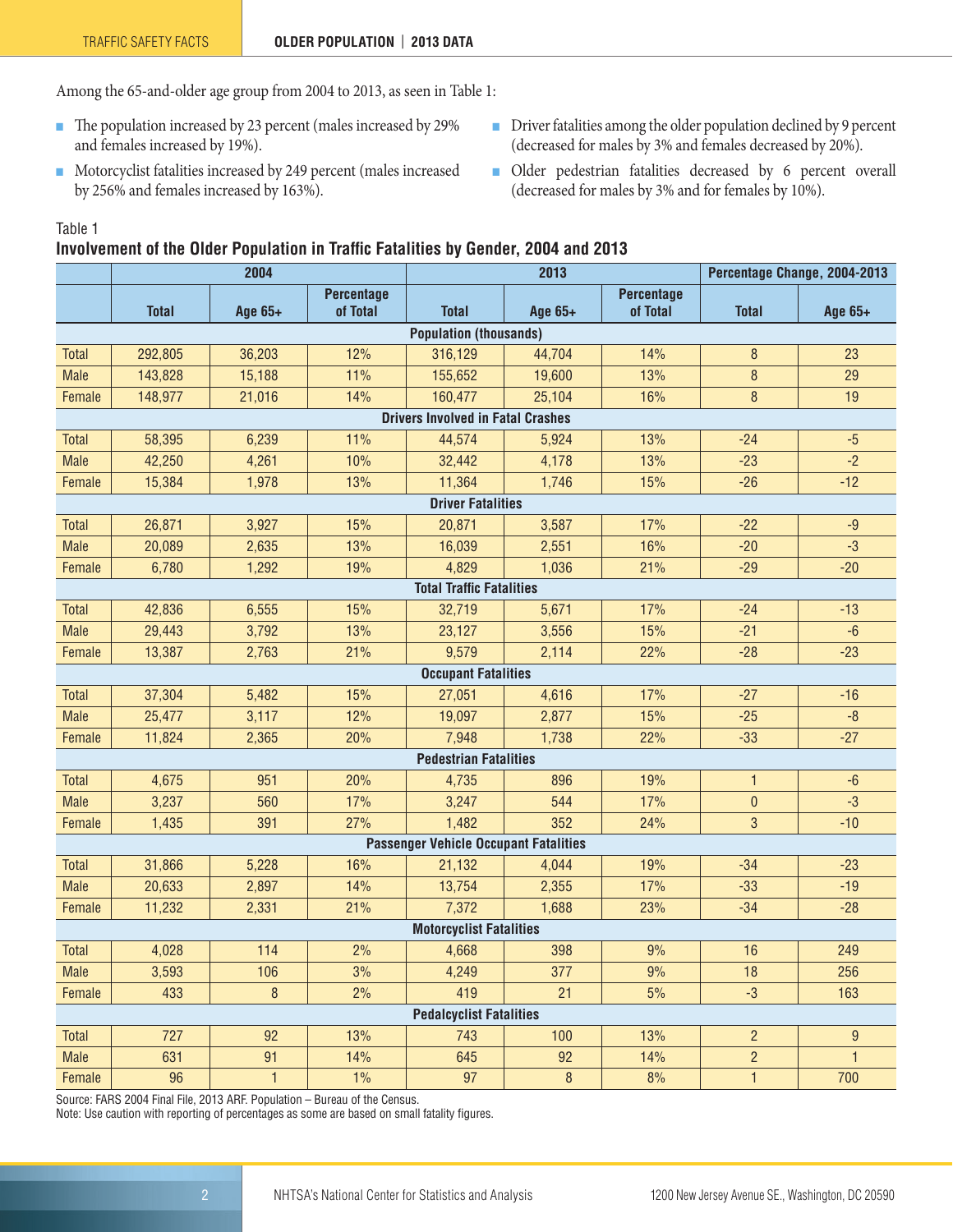#### <span id="page-2-0"></span>**Older Drivers**

There were 36.8 million licensed older drivers in 2013—a 27-percent increase from 2004 (a 10-year span). In contrast the total number of licensed drivers increased by only 7 percent from 2004 to 2013. Older drivers made up 17 percent of all licensed drivers in 2013, compared with 15 percent in 2004.

As shown in Table 2, of all drivers in 2013, older drivers involved in fatal crashes had the lowest percentage of drivers with blood alcohol concentrations (BACs) of .08 grams per deciliter (g/dL) or higher at 7 percent.

Table 2

#### **Age and Alcohol Involvement of Drivers in Fatal Crashes, 2013**

|                          | <b>Drivers Involved in Fatal Crashes</b> |                          |                            |  |  |  |  |  |  |
|--------------------------|------------------------------------------|--------------------------|----------------------------|--|--|--|--|--|--|
|                          |                                          | <b>BAC .08 or Higher</b> |                            |  |  |  |  |  |  |
| <b>Age Group (Years)</b> | <b>Total</b>                             | <b>Number</b>            | <b>Percentage of Total</b> |  |  |  |  |  |  |
| <16                      | 139                                      | 11                       | 8%                         |  |  |  |  |  |  |
| $16 - 20$                | 3,883                                    | 666                      | 17%                        |  |  |  |  |  |  |
| $21 - 34$                | 13,371                                   | 4,083                    | 31%                        |  |  |  |  |  |  |
| $35 - 54$                | 14,526                                   | 3,234                    | 22%                        |  |  |  |  |  |  |
| $55 - 64$                | 5,911                                    | 827                      | 14%                        |  |  |  |  |  |  |
| $65+$                    | 5,924                                    | 406                      | 7%                         |  |  |  |  |  |  |
| Total*                   | 44,574                                   | 9,461                    | 21%                        |  |  |  |  |  |  |

Source: FARS 2013 ARF.

\*Total includes 820 drivers of unknown age.

Nine percent fewer people were killed in crashes involving older drivers – from 6,585 in 2004 to 6,014 in 2013. While the overall trend shows a decline for those 10 years, the number of people killed in crashes involving older drivers increased in 2013 by 1 percent compared to 2012. Table 3 presents total fatalities in crashes involving older drivers over the past 10 years including the role of the person killed.

#### Table 3

#### **Fatalities in Crashes Involving Drivers 65 and Older, 2004–2013**

|      | <b>Older Drivers</b> | <b>Passengers in Older Drivers' Vehicles</b> | <b>Occupants of Other Vehicles</b> | <b>Nonoccupants</b> | <b>Total</b> |
|------|----------------------|----------------------------------------------|------------------------------------|---------------------|--------------|
| 2004 | 3,928                | 1,135                                        | 1,091                              | 431                 | 6,585        |
| 2005 | 3,943                | 1,053                                        | 1,201                              | 450                 | 6,647        |
| 2006 | 3,741                | 979                                          | 1,197                              | 417                 | 6,334        |
| 2007 | 3,674                | 923                                          | 1,120                              | 452                 | 6,169        |
| 2008 | 3,475                | 858                                          | 1,085                              | 407                 | 5,825        |
| 2009 | 3.307                | 848                                          | 1,008                              | 450                 | 5,613        |
| 2010 | 3,423                | 886                                          | 986                                | 487                 | 5,782        |
| 2011 | 3,409                | 735                                          | 984                                | 508                 | 5,636        |
| 2012 | 3,471                | 813                                          | 1.044                              | 612                 | 5,940        |
| 2013 | 3,587                | 757                                          | 1,090                              | 580                 | 6,014        |

Sources: FARS 2004-2012 Final File, 2013 ARF.

Most traffic fatalities in crashes involving older drivers in 2013 occurred during the daytime (75%), occurred on weekdays (69%), and involved other vehicles (65%). This differs from the percentages for all fatalities in 2013: 49 percent occurred in the daytime; 58 percent occurred on the weekdays; and 42 percent involved another vehicle.

Among drivers involved in fatal crashes in 2013, older drivers had a lower involvement rate per 100,000 licensed drivers as compared to other driver age groups. The involvement rate for older male drivers was 23.50 older drivers per 100,000 older licensed male drivers and the involvement rate for older female drivers was 9.17 older drivers per 100,000 older licensed female drivers as can be seen in Figure 2.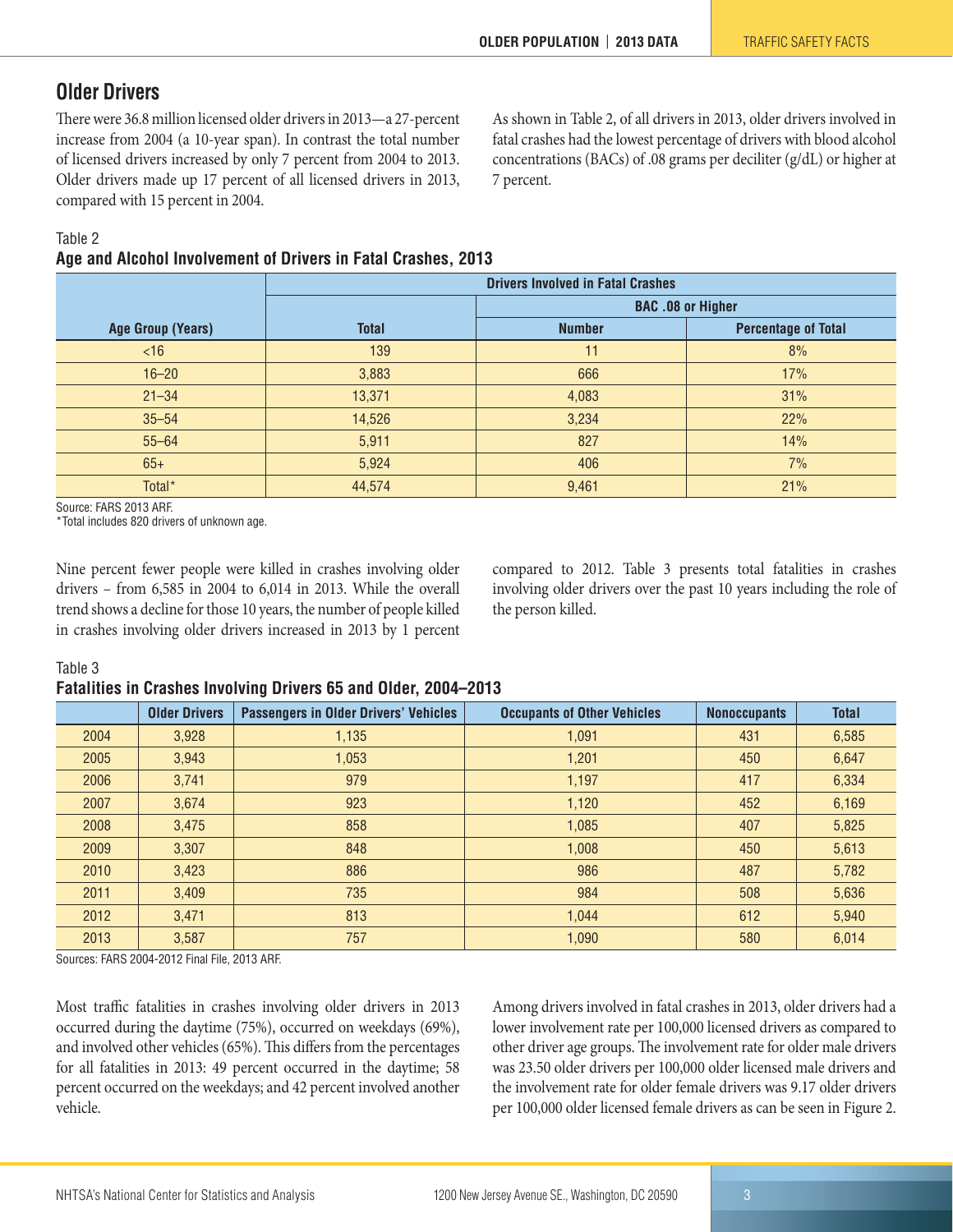

Source: FARS 2013 ARF

Figure 2

#### <span id="page-3-0"></span>**Older Pedestrians**

For older people, 62 percent of pedestrian fatalities in 2013 occurred at non-intersection locations. For other pedestrians, 81 percent of fatalities occurred at non-intersection locations.

Among all fatally injured pedestrians 21 (the legal drinking age in the United States) and over, older pedestrians had the lowest percentage of pedestrians with BACs of .08 g/dL or higher, as seen in Table 4. The table shows that pedestrians under 16 had a lower rate of .08+ BAC; however, it is illegal for this age group to consume alcohol in the United States.

#### Table 4

#### **Pedestrian Fatalities by Age Group and BAC, 2013**

|                          | <b>Pedestrian Fatalities</b> |                          |                            |  |  |  |  |  |  |
|--------------------------|------------------------------|--------------------------|----------------------------|--|--|--|--|--|--|
|                          |                              | <b>BAC .08 or Higher</b> |                            |  |  |  |  |  |  |
| <b>Age Group (Years)</b> | <b>Total</b>                 | <b>Number</b>            | <b>Percentage of Total</b> |  |  |  |  |  |  |
| <16                      | 267                          | 6                        | 2%                         |  |  |  |  |  |  |
| $16 - 20$                | 234                          | 51                       | 22%                        |  |  |  |  |  |  |
| $21 - 34$                | 999                          | 471                      | 47%                        |  |  |  |  |  |  |
| 35-54                    | 1,529                        | 717                      | 47%                        |  |  |  |  |  |  |
| 55-64                    | 776                          | 257                      | 33%                        |  |  |  |  |  |  |
| $65+$                    | 896                          | 80                       | 9%                         |  |  |  |  |  |  |
| <b>Total</b>             | 4,735                        | 1,597                    | 34%                        |  |  |  |  |  |  |

Source: FARS 2013 ARF.

\*Total includes 34 fatalities of unknown age.

#### <span id="page-3-1"></span>**Older Population Age Groups**

In 2013, among the older population, the fatality rate for the 80-to-84 age group was 16.52 per 100,000 population, which was higher than any other older age group. The fatality rate for the 85+ age

group declined by 33 percent, from 23.10 in 2004 to 15.53 in 2013, as shown in Figure 3.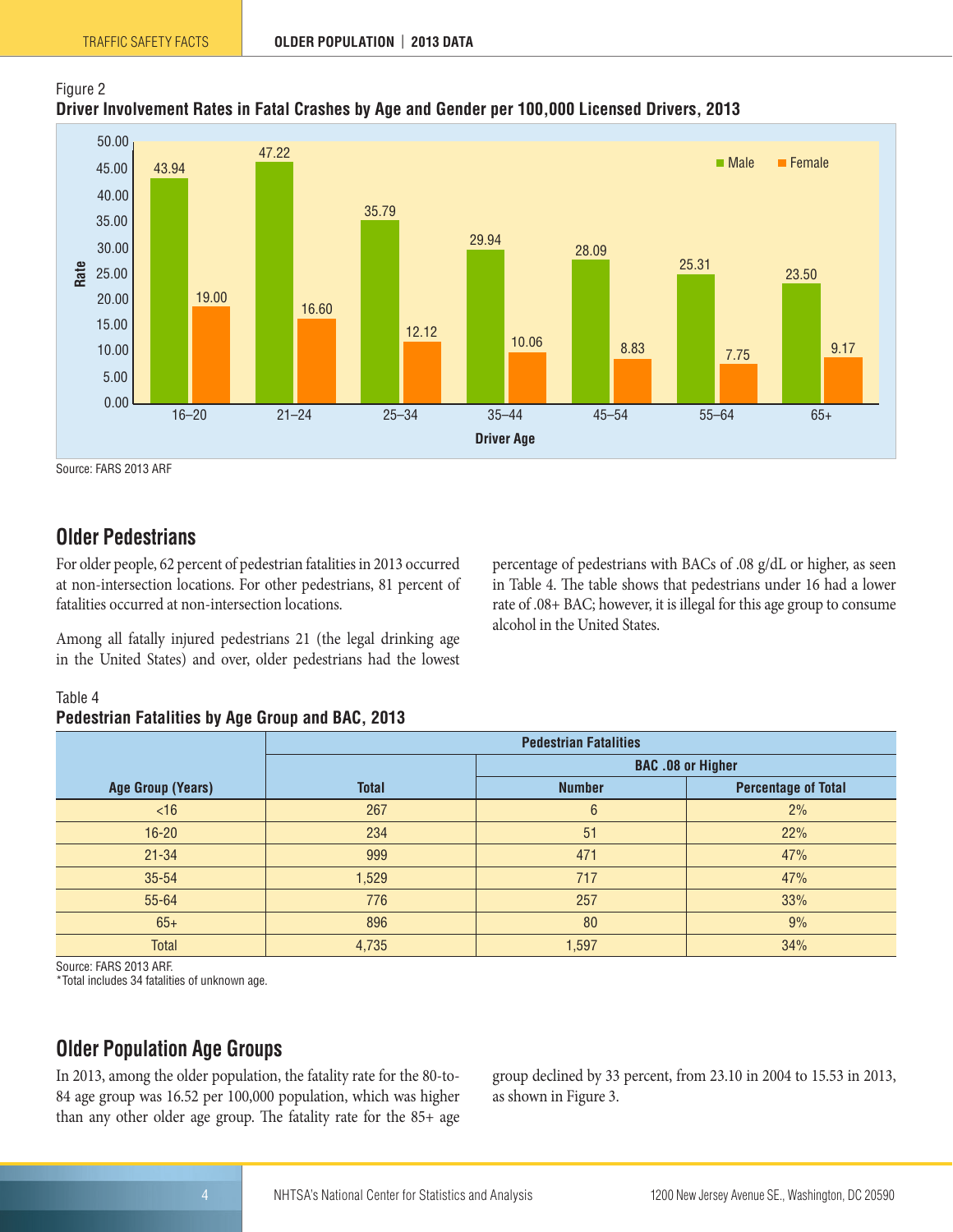

#### Figure 3 **Motor Vehicle Traffic Fatality Rates Among Older Populations by Age Group, 2004–2013**

Source: FARS 2013 ARF.

In 2013, fatal crash driver involvement rates per 100,000 licensed drivers among older male drivers was highest (29.40) in the 85 and older age group. Figure 4 provides driver involvement rates by gender for the different age groups in the older population.





Source: FARS 2013 ARF.

#### <span id="page-4-0"></span>**Driver Involvement in Fatal Crashes by State and Age Group**

Table 5 shows driver involvement in fatal traffic crashes by State and driver age group. Included also in Table 5 is Puerto Rico, which is not included in the overall U.S. total.

- Among all States, driver involvement in all fatal crashes in 2013 ranged from a high of 4,611 in Texas to a low of 31 in the District of Columbia.
- Specific to older drivers involved in fatal crashes, Florida had the largest number of older drivers involved at 480, compared to the

District of Columbia with the smallest number of older drivers involved, 3.

■ North Dakota had the smallest percentage of older driver involvement with only 5.6 percent of all drivers involved in fatal crashes being 65 and older, compared to Maine with the largest, 20.6 percent.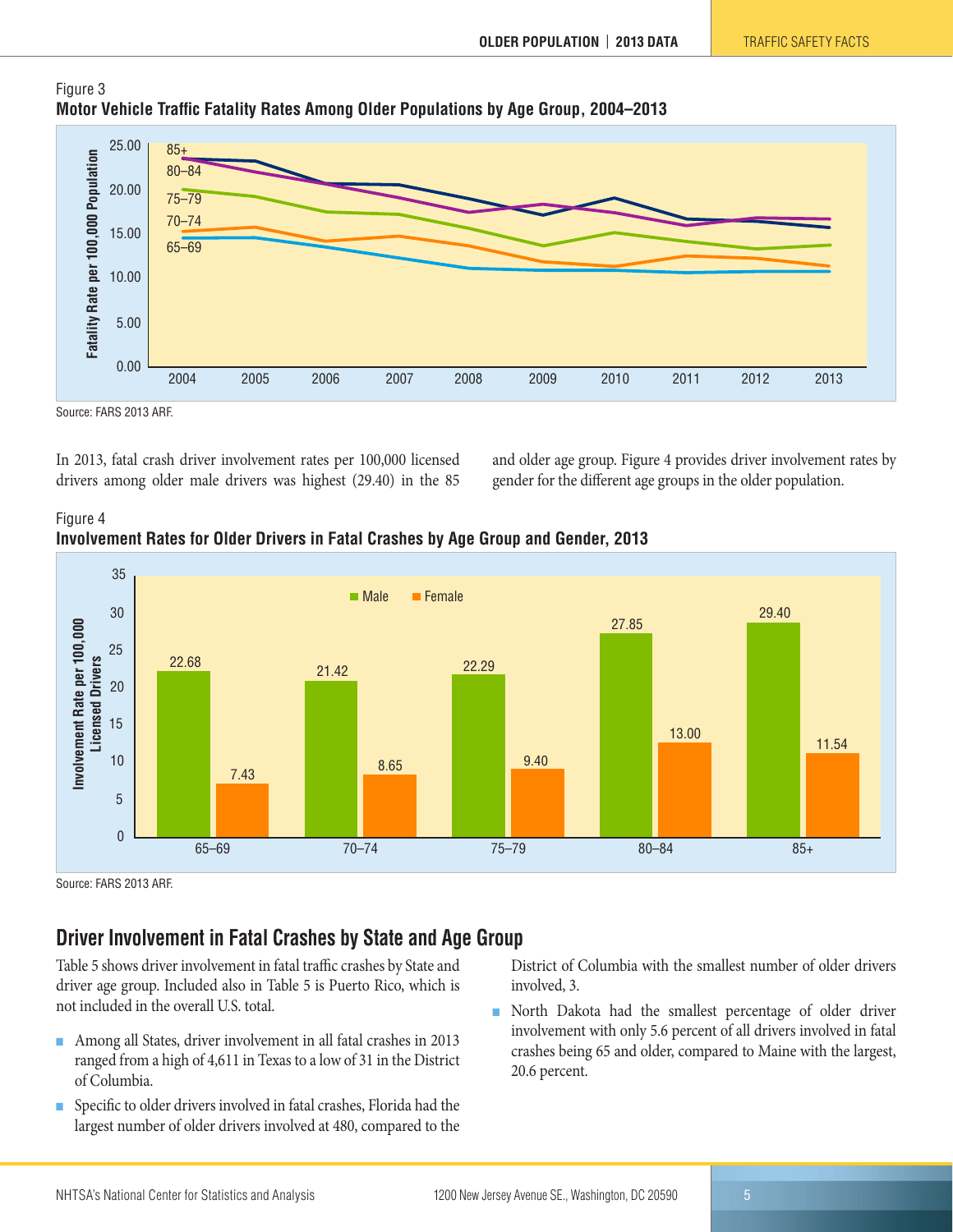#### Table 5 **Driver Involvement in Fatal Traffic Crashes by State and Age Group, 2013**

|                         |                  |                  | <b>Percentage</b> | Age              |                 |                 |                 |                 |                 |                 |                 |
|-------------------------|------------------|------------------|-------------------|------------------|-----------------|-----------------|-----------------|-----------------|-----------------|-----------------|-----------------|
| <b>State</b>            | <b>Total</b>     | Total 65+        | of Total          | <40              | $40 - 64$       | $65 - 69$       | $70 - 74$       | $75 - 79$       | $80 - 84$       | $85 +$          | <b>Unknown</b>  |
| Alabama                 | 1,113            | 129              | 11.6%             | 550              | 427             | 43              | $\overline{27}$ | $\overline{27}$ | 17              | $\overline{15}$ | $\overline{7}$  |
| Alaska                  | 66               | 9                | 13.6%             | $\overline{38}$  | $\overline{19}$ | $\overline{7}$  | 1               | $\mathbf{0}$    | 1               | 0               | 0               |
| Arizona                 | 1,153            | 170              | 14.7%             | 529              | 407             | 62              | 45              | 29              | 18              | 16              | 47              |
| Arkansas                | 632              | 89               | 14.1%             | 298              | 244             | $\overline{37}$ | $\overline{21}$ | 16              | $\overline{11}$ | 4               | 1               |
| California              | 4,087            | 414              | 10.1%             | 2,046            | 1,477           | 158             | 96              | 54              | 60              | 46              | 150             |
| Colorado                | 627              | 94               | 15.0%             | 292              | 235             | $\overline{35}$ | 19              | $\overline{20}$ | $\overline{12}$ | 8               | $6\phantom{a}$  |
| Connecticut             | 369              | $\overline{42}$  | 11.4%             | $\overline{206}$ | 117             | $\overline{11}$ | $\overline{10}$ | $\overline{7}$  | $\overline{4}$  | 10              | $\overline{4}$  |
| Delaware                | 150              | 16               | 10.7%             | 62               | 69              | 6               | $\mathbf{2}$    | $\overline{3}$  | 4               | 1               | $\overline{3}$  |
| <b>Dist of Columbia</b> | $\overline{31}$  | $\overline{3}$   | 9.7%              | $\overline{20}$  | $\overline{7}$  | $\overline{2}$  | $\mathbf{1}$    | $\overline{0}$  | $\overline{0}$  | $\mathbf{0}$    | $\overline{1}$  |
| Florida                 | 3,344            | 480              | 14.4%             | 1,495            | 1,290           | 157             | 107             | 94              | 66              | 56              | 79              |
| Georgia                 | 1,621            | 198              | 12.2%             | 749              | 651             | 65              | $\overline{51}$ | $\overline{30}$ | $\overline{34}$ | $\overline{18}$ | $\overline{23}$ |
| Hawaii                  | 123              | 11               | 8.9%              | 62               | 45              | 1               | $\overline{4}$  | $\overline{2}$  | 4               | 0               | 5               |
| Idaho                   | 273              | $\overline{36}$  | 13.2%             | 136              | 101             | 14              | 11              | $\overline{2}$  | $\overline{4}$  | $\overline{5}$  | $\overline{0}$  |
| <b>Illinois</b>         | 1,345            | 177              | 13.2%             | 672              | 472             | 56              | 35              | $\overline{35}$ | $\overline{27}$ | $\overline{24}$ | $\overline{24}$ |
| Indiana                 | 1,089            | 140              | 12.9%             | 515              | 422             | $\overline{42}$ | $\overline{22}$ | $\overline{27}$ | $\overline{24}$ | $\overline{25}$ | $\overline{12}$ |
| lowa                    | 433              | $\overline{77}$  | 17.8%             | 188              | 166             | $\overline{22}$ | 18              | 12              | 16              | 9               | 2               |
| <b>Kansas</b>           | 469              | $\overline{79}$  | 16.8%             | 231              | 153             | $\overline{26}$ | $\overline{12}$ | $\overline{9}$  | 18              | 14              | $\overline{6}$  |
| Kentucky                | 873              | 129              | 14.8%             | 376              | 361             | 40              | $\overline{33}$ | $\overline{27}$ | $\overline{20}$ | 9               | $\overline{7}$  |
| Louisiana               | 955              | 86               | 9.0%              | 498              | 351             | $\overline{27}$ | $\overline{24}$ | $\overline{13}$ | $\overline{12}$ | 10              | $\overline{20}$ |
| <b>Maine</b>            | 189              | $\overline{39}$  | 20.6%             | $\overline{81}$  | 69              | 16              | $\overline{7}$  | $\overline{5}$  | $\overline{7}$  | 4               | $\mathbf 0$     |
| Maryland                | 645              | 66               | 10.2%             | 282              | 280             | $\overline{21}$ | $\overline{23}$ | $\overline{10}$ | $\overline{7}$  | $\overline{5}$  | $\overline{17}$ |
| <b>Massachusetts</b>    | 413              | 69               | 16.7%             | 179              | 164             | $\overline{18}$ | $\overline{15}$ | $\overline{14}$ | $\overline{12}$ | 10              | 1               |
| Michigan                | 1,356            | 230              | 17.0%             | $\overline{577}$ | 511             | 67              | $\overline{56}$ | $\overline{38}$ | $\overline{38}$ | $\overline{31}$ | $\overline{38}$ |
| Minnesota               | 559              | 87               | 15.6%             | 232              | 234             | $\overline{32}$ | $\overline{16}$ | $\overline{15}$ | $\overline{13}$ | $\overline{11}$ | $6\phantom{1}6$ |
| Mississippi             | 779              | 88               | 11.3%             | 365              | 321             | $\overline{26}$ | $\overline{21}$ | $\overline{18}$ | $\overline{16}$ | $\overline{7}$  | 5               |
| Missouri                | 992              | 150              | 15.1%             | 482              | 348             | $\overline{47}$ | $\overline{33}$ | $\overline{30}$ | $\overline{23}$ | $\overline{17}$ | $\overline{12}$ |
| <b>Montana</b>          | 266              | 48               | 18.0%             | 118              | 99              | $\overline{22}$ | $\overline{9}$  | $\overline{7}$  | $\overline{2}$  | 8               | $\mathbf{1}$    |
| Nebraska                | 275              | $\overline{34}$  | 12.4%             | 136              | 102             | $\overline{11}$ | $\overline{8}$  | 10              | 4               | 1               | $\overline{3}$  |
| Nevada                  | $\overline{372}$ | 45               | 12.1%             | 182              | 138             | $\overline{13}$ | $\overline{15}$ | 10              | 6               | $\mathbf{1}$    | $\overline{7}$  |
| New Hampshire           | 168              | $\overline{24}$  | 14.3%             | $\overline{70}$  | $\overline{74}$ | $\overline{5}$  | 6               | 7               | 3               | 3               | $\mathbf 0$     |
| <b>New Jersey</b>       | 748              | 148              | 19.8%             | 310              | 268             | 42              | 39              | 33              | 14              | $\overline{20}$ | $\overline{22}$ |
| New Mexico              | 389              | $\overline{47}$  | 12.1%             | 192              | 141             | $\overline{20}$ | 9               | 4               | 9               | 5               | 9               |
| <b>New York</b>         | 1,568            | 244              | 15.6%             | 709              | 568             | $\overline{79}$ | $\overline{49}$ | $\overline{38}$ | $\overline{35}$ | $\overline{43}$ | $\overline{47}$ |
| North Carolina          | 1,750            | 254              | 14.5%             | 832              | 646             | 86              | 67              | $\overline{33}$ | $\overline{35}$ | $\overline{33}$ | $\overline{18}$ |
| <b>North Dakota</b>     | 213              | $\overline{12}$  | 5.6%              | 101              | 100             | $\overline{7}$  | $\overline{2}$  | $\mathbf{1}$    | $\overline{2}$  | $\mathbf 0$     | $\mathbf{0}$    |
| Ohio                    | 1,477            | 188              | 12.7%             | 634              | 637             | 62              | 53              | $\overline{39}$ | $\overline{19}$ | $\overline{15}$ | $\overline{18}$ |
| <b>Oklahoma</b>         | 969              | 114              | 11.8%             | 452              | 387             | $\overline{37}$ | $\overline{25}$ | $\overline{26}$ | $\overline{20}$ | $\overline{6}$  | $\overline{16}$ |
| Oregon                  | 419              | 65               | 15.5%             | 185              | 167             | $\overline{21}$ | 18              | 10              | 10              | 6               | 2               |
| Pennsylvania            | 1,688            | $\overline{272}$ | 16.1%             | 747              | 658             | $\overline{79}$ | $\overline{56}$ | $\overline{40}$ | $\overline{57}$ | 40              | $\overline{11}$ |
| Rhode Island            | 83               | 16               | 19.3%             | 42               | $\overline{23}$ | 3               |                 | 4               | 3               | 5               | $\overline{2}$  |
| South Carolina          | 1,027            | 122              | 11.9%             | 492              | 394             | 44              | 31              | $\overline{21}$ | 15              | 11              | 19              |
| South Dakota            | 182              | 33               | 18.1%             | 78               | 70              | 9               | 10              | 3               | 5               | 6               | 1               |
| <b>Tennessee</b>        | 1,390            | 209              | 15.0%             | 634              | 529             | 69              | 50              | 36              | $\overline{32}$ | $\overline{22}$ | 18              |
| Texas                   | 4,611            | 447              | 9.7%              | 2,333            | 1,719           | 167             | 105             | 71              | 58              | 46              | 112             |
| <b>Utah</b>             | 287              | 50               | 17.4%             | 118              | 113             | 13              | 14              | 6               | $\overline{11}$ | $\,6\,$         | $\,6\,$         |
| Vermont                 | 89               | $\overline{17}$  | 19.1%             | $\overline{34}$  | $\overline{37}$ | 3               | 3               | 3               | 3               | 5               | 1               |
| Virginia                | 992              | 162              | 16.3%             | 461              | 356             | $\overline{59}$ | $\overline{45}$ | $\overline{17}$ | $\overline{25}$ | 16              | 13              |
| Washington              | 593              | $\overline{73}$  | 12.3%             | 281              | 231             | $\overline{23}$ | $\overline{12}$ | $\overline{13}$ | $\overline{14}$ | $\overline{11}$ | 8               |
| <b>West Virginia</b>    | 430              | 62               | 14.4%             | 205              | 161             | 18              | 19              | 13              | 8               | 4               | $\overline{2}$  |
| Wisconsin               | 796              | 119              | 14.9%             | 362              | 308             | 40              | $\overline{26}$ | 16              | $\overline{20}$ | $\overline{17}$ | $\overline{7}$  |
| Wyoming                 | 106              | $\overline{11}$  | 10.4%             | $\overline{51}$  | 43              | $\overline{3}$  | $\overline{2}$  | $\overline{4}$  | $\overline{2}$  | $\mathbf 0$     | 1               |
| U.S.Total               | 44,574           | 5,924            | 13.3%             | 20,920           | 16,910          | 1,973           | 1,384           | 1,002           | 880             | 685             | 820             |
| <b>Puerto Rico</b>      | 429              | 51               | 11.9%             | 220              | 128             | 18              | 15              | 10              | 1               | $\overline{7}$  | 30              |

Source: FARS 2013 ARF.

\*Includes drivers of unknown age. The United States had 820 drivers of unknown age.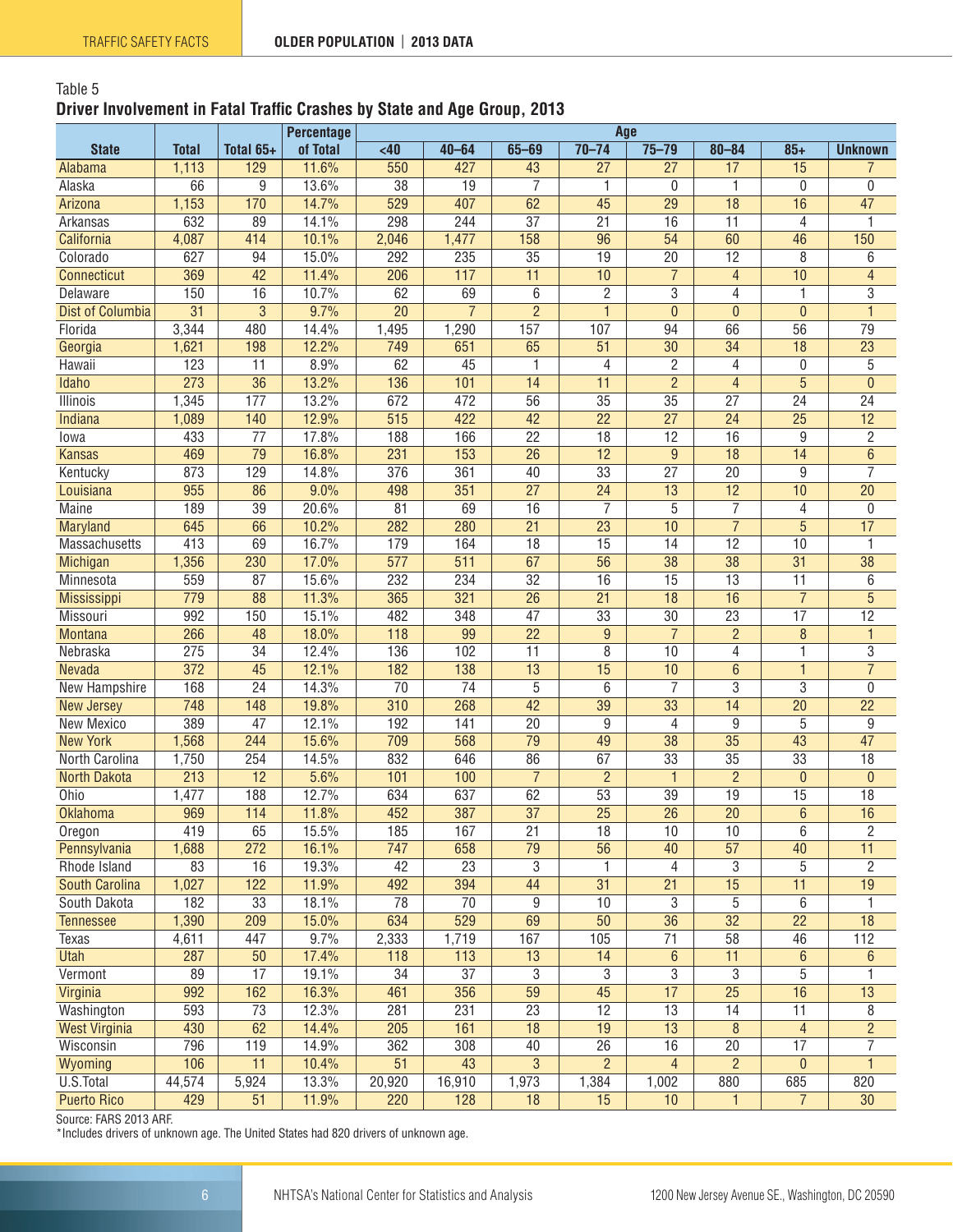#### <span id="page-6-0"></span>**Fatalities by State and Age Group**

The previous section looked at *drivers involved* in fatal crashes. Table 6 shows *fatalities* in traffic crashes by State and age group. Included also in Table 6 is Puerto Rico, which is not included in the overall U.S. total.

- Among all States, fatalities in motor vehicle crashes in 2013 ranged from a high of 3,382 in Texas to a low of 20 in the District of Columbia.
- The State with the highest number of fatalities of older people was California with 481 fatalities in 2013, compared to Alaska with the least number of fatalities (4).
- North Dakota had the lowest percentage of older person fatalities with only 5.4 percent.
- Rhode Island had the highest percentage of older person fatalities with 32.3 percent.

The suggested APA format citation for this document is:

National Center for Statistics and Analysis. (2015, September). *Older population: 2013 data.* (Traffic Safety Facts. Report No. DOT HS 812 199). Washington, DC: National Highway Traffic Safety Administration.

#### **For More Information:**

Information on traffic fatalities is available from the National Center for Statistics and Analysis (NCSA), NVS-424, 1200 New Jersey Avenue SE., Washington, DC 20590. NCSA can be contacted at 800-934-8517 or by e-mail at [ncsaweb@dot.gov](mailto:ncsaweb%40dot.gov?subject=Concerning%20School-Transportation-Related%20Crashes%20data%20report). General information on highway traffic safety is online at [www.nhtsa.gov/NCSA.](http://www.nhtsa.gov/NCSA) To report a safety-related problem or to inquire about motor vehicle safety information, contact the Vehicle Safety Hotline at 888-327-4236.

Other fact sheets available from the National Center for Statistics and Analysis are *Alcohol-Impaired Driving, Bicyclists and Other Cyclists, Children, Large Trucks, Motorcycles, Occupant Protection, Passenger Vehicles, Pedestrians, Rural/Urban Comparison, School-Transportation-Related Crashes, Speeding, State Alcohol Estimates, State Traffic Data,* and *Young Drivers.* Detailed data on motor vehicle traffic crashes are published annually in *Traffic Safety Facts: A Compilation of Motor Vehicle Crash Data from the Fatality Analysis Reporting System and the General Estimates System.* The fact sheets and annual Traffic Safety Facts report can be accessed online at [www-nrd.nhtsa.dot.gov/](http://www-nrd.nhtsa.dot.gov/CATS/index.aspx) [CATS/index.aspx](http://www-nrd.nhtsa.dot.gov/CATS/index.aspx).



**U.S. Department** of Transportation

**National Highway Traffic Safety Administration**